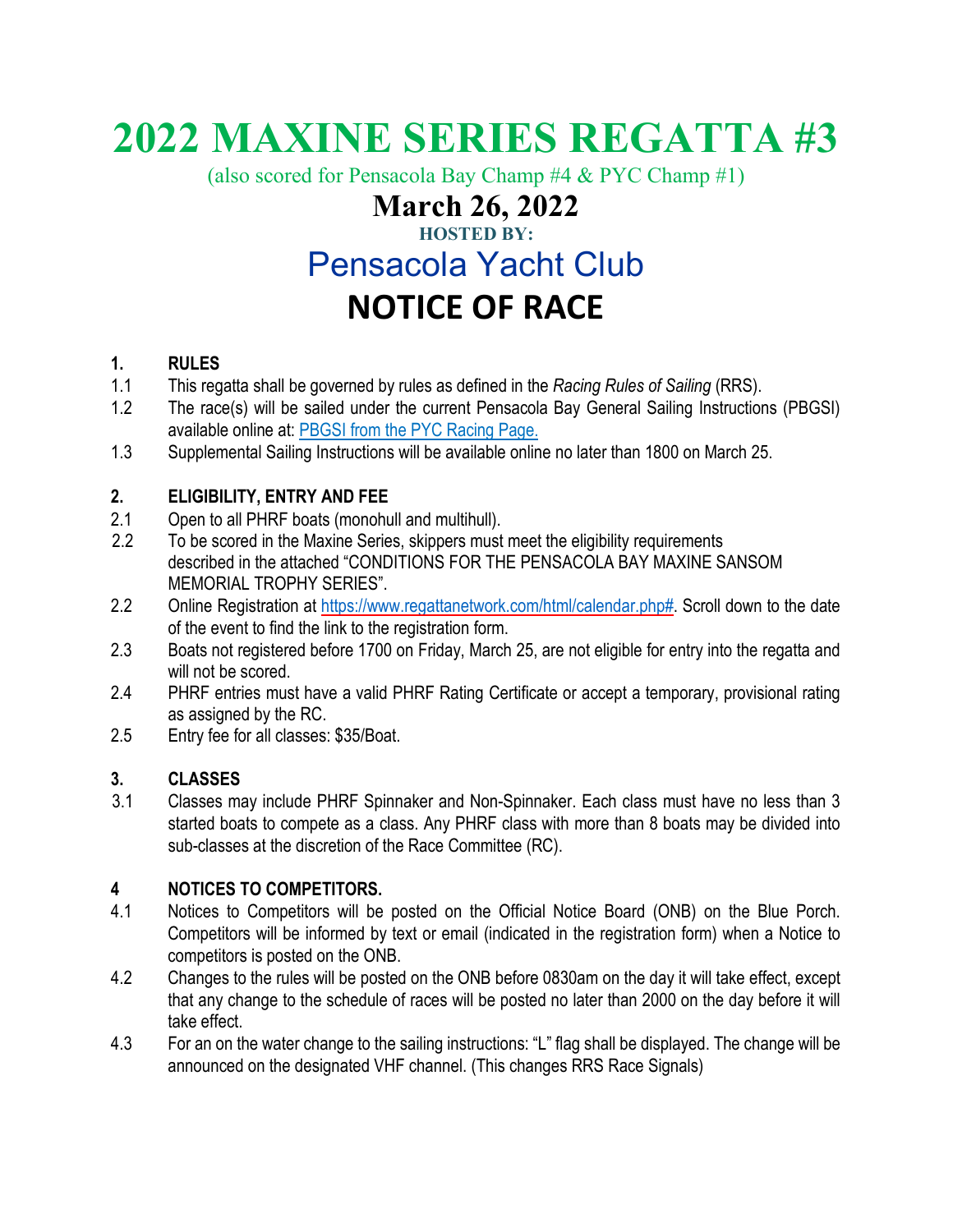#### **5 SIGNALS MADE ASHORE**

- 5.1 Signals made ashore will be displayed from a flagpole in the Pensacola Yacht Club lawn.
- 5.2 When flag AP is displayed ashore, '1 minute' is replaced with 'not less than 30 minutes' in the race signal AP. (This changes RRS Race Signals)

#### **6 COMMUNICATION**

- 6.1 [DP] All boats shall carry a VHF radio capable of communicating on channel 72. Channels 68, 69, and 71 may be used. (This changes Class Rule C5.2 (3))
- 6.2 On the water, the Race Committee (RC) will make courtesy broadcasts to competitors on VHF radio channel 72.
- 6.3 [DP] From the first warning signal until the end of the last race of the day, except in an emergency or as required by a rule, a boat shall not make voice nor data transmissions and shall not receive voice nor data communication that is not available to all boats.
- 6.4 The RC may broadcast the course, bearing and distance information before the warning signal, start times, starting infractions, and information important to racing. Failure of the transmission, failure of any boat to receive or properly interpret this information, or any errors or omissions on the part of the hailed messages shall not constitute grounds for granting redress. (This changes RRS 62.1(a))
- 6.5 Individual recalls and boats penalized under RRS 30.2 or RRS 30.3 may be broadcast on the designated VHF channel using bow/sail numbers. (This changes RRS 29.1, 30.2 and 30.3)
- 6.6 Failure of the RC to make any broadcast or to time it accurately will not be grounds for a request for redress. (This changes RRS 62.1(a))
- 6.7 The RC may broadcast any course changes over the designated VHF channel. Failure of a boat to hear such notification or failure to broadcast will not be grounds for redress. (This changes RRS 62.1(a))

#### **7. SCHEDULE**

- 1000 Competitors Meeting at PYC Blue Porch.
- 1155 Warning Signal for Start of Racing.
- ASAP Following racing: Scoring will be announced at the bar in PYC.

#### **8. VENUE AND COURSES**

- 8.1 The sailing area will be Pensacola Bay approximately south of the Bayou Chico Channel entrance.
- 8.2 The courses may include triangle and/or windward/leeward with dropped marks (See the PBGSI for details.).

#### **9 TIME LIMIT**

- 9.1 The time limit on Saturday and Sunday for the first boat to sail the course and finish a race will be 2.0 hours after her start.
- 9.2 Boats failing to finish within 45 minutes after the first boat sails the course and finishes, and not thereafter retiring, being penalized, or given redress, will be scored TLE (Time Limit Expired, see Scoring). (This changes RRS 35, A5.1, A5.2 and A10)

#### **10. PENALTY SYSTEM**

10.1 The Scoring Penalty, Rule 44.3, will apply.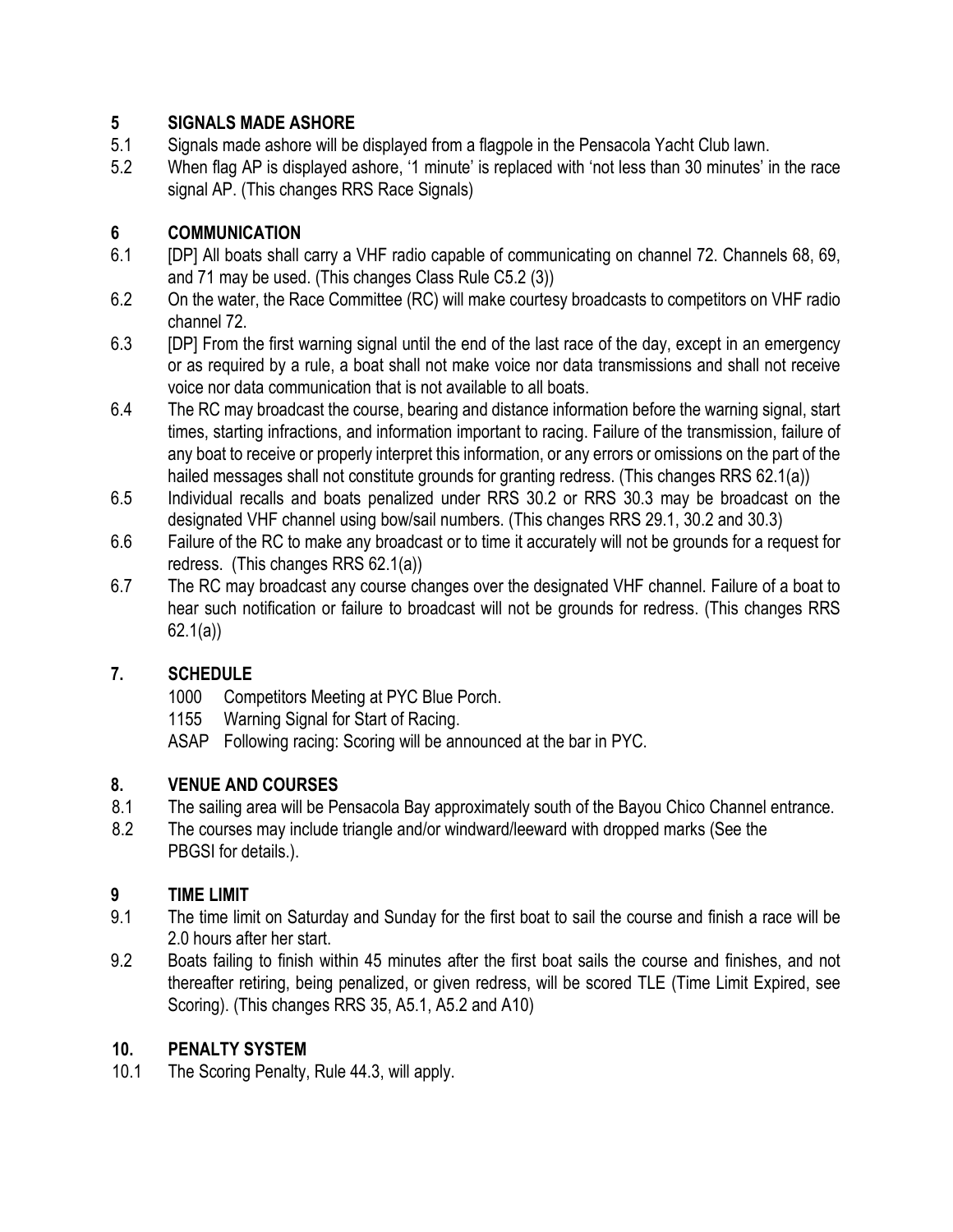#### **11. SCORING**

- 11.1 The low-point scoring system of RRS Appendix A shall be used except there will be no discarded races. This changes RRS A2.
- 11.2 A boat scored TLE shall be scored points for her finishing place 2 more than the points scored by the last boat that finished according to NoR 9.2.
- 11.2 See the separate Notice of Series for scoring information for the Maxine Sansom Memorial Trophy Series, the PYC Championship Series, and the Pensacola Bay Championship Series.

#### **12. PRIZES**

- 12.1 Award Presentations for Maxine #3 will be at the PYC July  $4<sup>th</sup>$  Party.
- 12.2 Award Presentations for the Maxine Series will be at the annual Pensacola Bay Yachting Awards Banquet.
- 12.2 Awards will be as follows: Classes with 8 or more boats will be awarded  $1<sup>st</sup>$ ,  $2<sup>nd</sup>$  and  $3<sup>rd</sup>$  places.

Classes with 5 or more boats will be awarded 1st and 2nd places. Classes with 3-4 boats will be awarded 1st place.

#### **13. FURTHER INFORMATION**

PYC Fleet Captain: Hal Smith: hal\_smith@mindspring.com PRO: John Matthews: [johnmatthews@cox.net](mailto:johnmatthews@cox.net) Race Committee Chair: Chase Munro: chase.munro@gmail.com